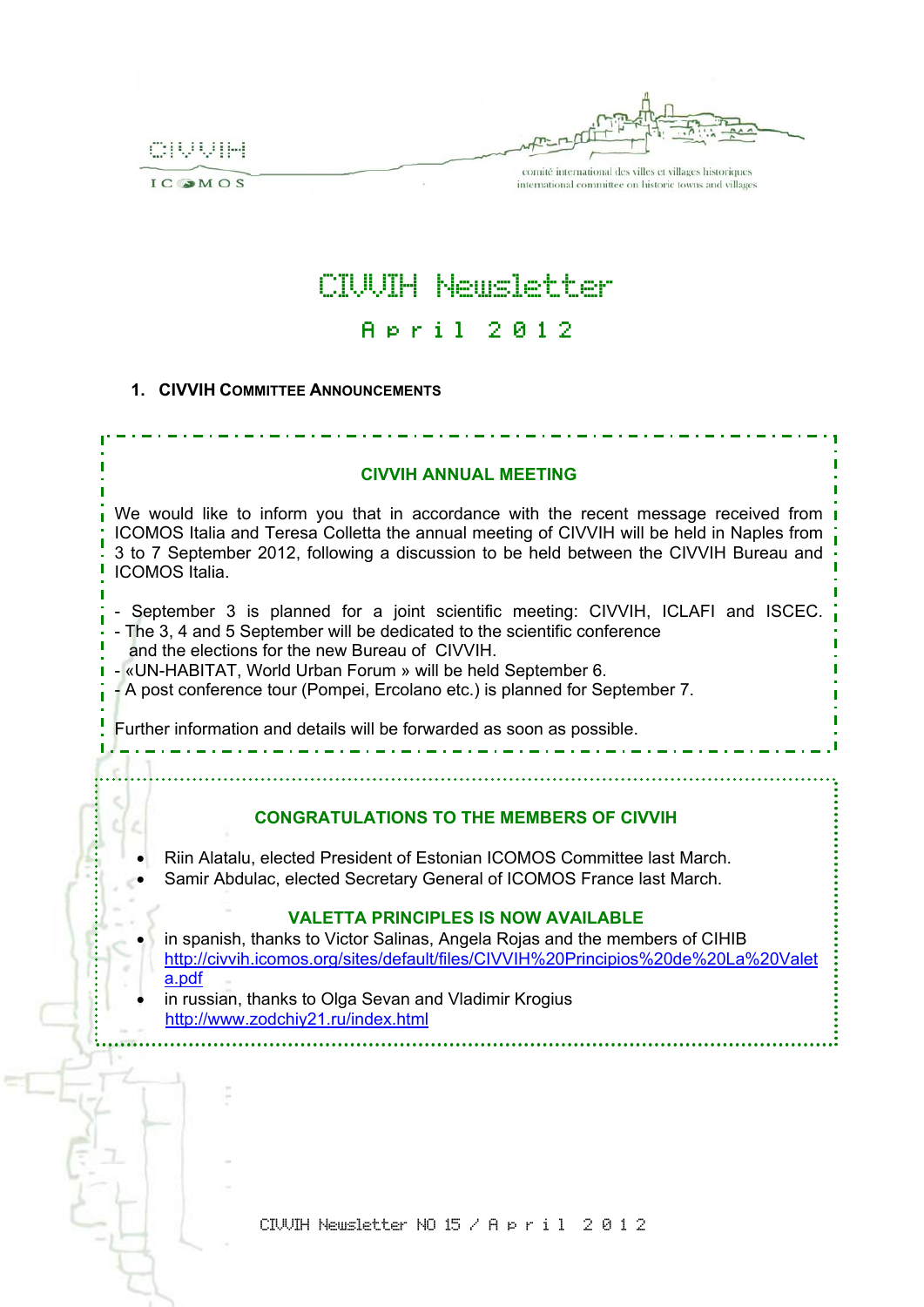# **2. CIVVIH MEDITERRANEAN SUB-COMMITTEE ANNOUNCEMENTS**

# **CIVVIH Mediterranean Sub-Committee ANNUAL MEETING 18- 21 May 2012, İzmir, Turkey**

# **" MULTILAYERED HISTORIC TOWNS"**

Venue: Dokuz Eylul University, Cumhuriyet Bulvarı, no 144, DESEM Bordo Salon, Alsancak – İzmir.



# **TENTATIVE PROGRAMME**

**Thursday 17.5:** Arrival of Participants **Friday 18.5:** (13:00 -18:30) Registration | Scientific Symposium **Saturday 19.5:** (9:30 – 18:30) Meeting of Mediterranean Subcommittee | Walking tour of İzmir (Agora and surroundings) **Sunday 20.5:** Optional guided tour to cultural heritage sites outside İzmir (Ephesos, Virgin Mary, Şirince) | Departure of Participants **Monday 21.5:** Departure of Participants The meeting is planned around a series of thematic sessions including a blend of presentations. The main subject of the CIVVIH Mediterranean Sub committee meeting which will be held in Turkey will focus on the axis **" Multilayered Historic Towns"**. **Special topics** proposed for discussion during Turkey meeting are: a. Context and new directives related to multilayered historic towns. b. Preservation approaches of Mediterranean's multilayered cities. c. Conservation problems and priorities of multilayered historic cities or cores. d. Sharing best practices with reference to Mediterranean's multilayered cities, integrated preservation of Historical Centers, Tourism in the Historical Mediterranean Cities. **Organized by**  ICOMOS Turkey & CIVVIH **Organization committee**  Sofia Avgerinou-Kolonias (Greece), Nur Akin (Turkey), Eti Akyüz Levi(Turkey) **Scientific committee**  Teresa Coletta (Italy), Samir Abdulac (France), Nur Akin (Turkey). You are requested **to declare as soon as possible your participation** to our colleagues of ICOMOS Turkey: Nur Akin, nurgunkut@gmail.com Eti Akyüz Levi, eti.akyuz@gmail.com For your information The Izmir meeting is already announced in the webpage of ICOMOS calendar http://www.icomos.org/en/2011-10-06-14-15-31#year=2012&month=5&day=1&view=month and in the website CIVVIH: http://civvih.icomos.org/?q=node/133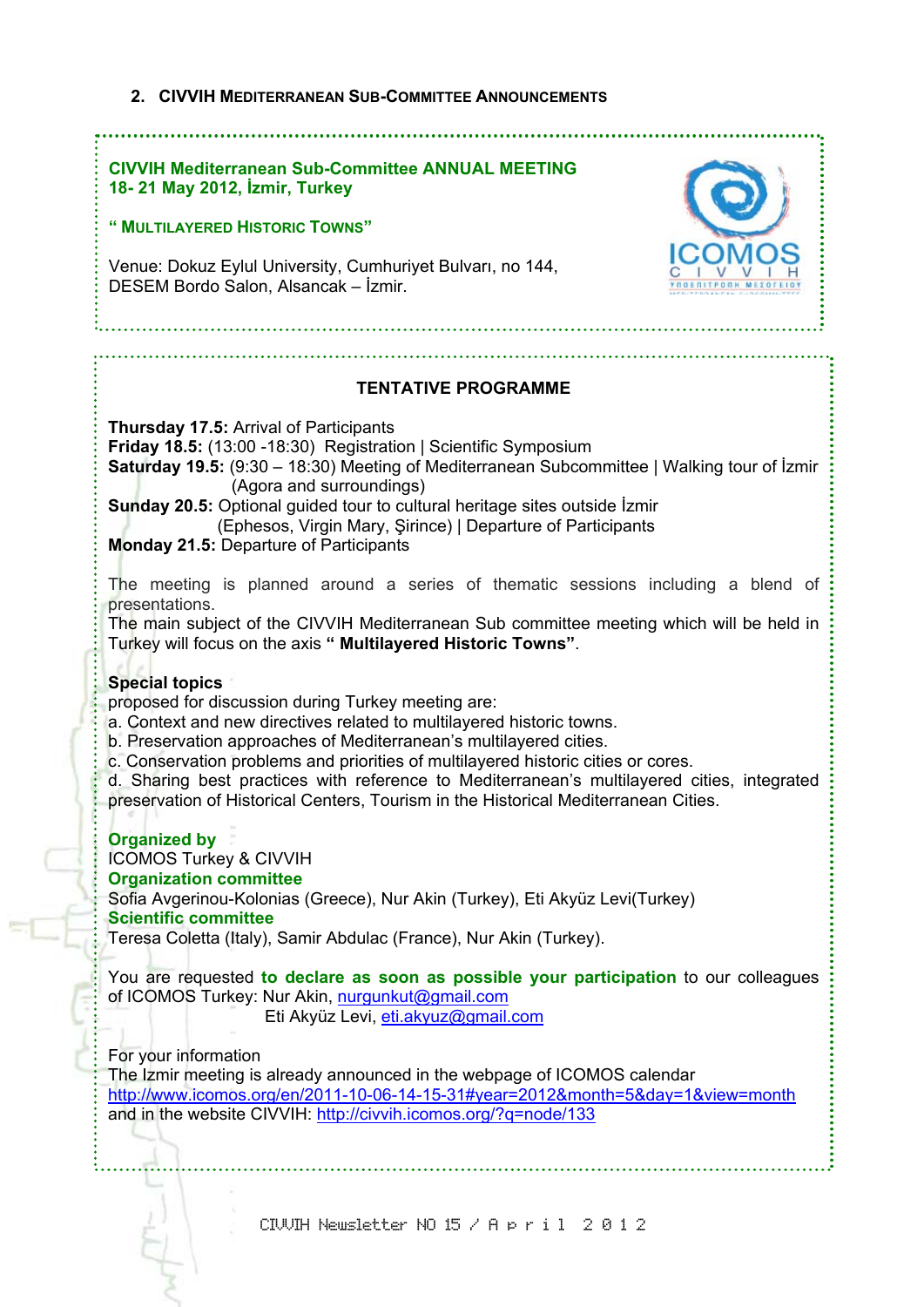#### **3. ACTIVITIES BY CIVVIH MEMBERS**

#### **[new] Historic Urban Landscape Study Visit to Seville by World Heritage Master's Students**

### *Dr Elene Negussie, CIVVIH, ICOMOS Ireland Dr Víctor Fernández Salinas, CIVVH, General Secretary ICOMOS Spain*

From 9 to 11 March 2012 a study visit to Seville took place with post-graduate students from Ireland, Colombia, Peru and Uruguay on the World Heritage Management Master's Programme of University College Dublin, Ireland. Each year students on this multidisciplinary programme have the opportunity to visit the Doñana National Park and Seville with visits to the Cathedral, the Alcázar and the Archivo de Indias, which constitute the World Heritage property inscribed on UNESCO's World Heritage List in 1987 (Fig. 1).

This year the visit to Seville formed part of a new module in 'Historic Urban Landscapes' introduced by Dr Elene Negussie of University College Dublin. CIVVIH provided a useful platform for exchange. Dr Víctor Fernández Salinas of University of Seville gave a tour of Santa Cruz and the historic centre in the vicinity of the World Heritage property and discussed issues relating to conservation, authenticity, tourism and socio-economics (Fig. 2).

Informed by the UNESCO Draft Recommendation on Historic Urban Landscapes and the ICOMOS Valletta Principles for the Safeguarding and Management of Historic Cities, Towns and Urban Areas of 2011, the new module explores the Historic Urban Landscape approach in World Heritage contexts.

Seville provided a useful and highly relevant case of study considering the ICOMOS Advisory Mission to Seville from 7 to 9 November 2011, to determine state of conservation and the impact of new development projects affecting the wider urban context of the *Cathedral, Alcázar and Archivo de Indias in Seville* World Heritage property. The mission experts met with local and national authorities, private sector interests and NGOs, and specifically assessed the impact of the Torre Pelli-Cajasol, a 178m high-rise development designed by César Pelli in the vicinity of the historic Triana district (Fig. 3) and any possible adverse impact on the Outstanding Universal Value of the World Heritage property.

The findings of the mission will be reviewed at the 36<sup>th</sup> Session of the World Heritage Committee in Saint Petersburg in June 2012. The Committee requested the State Party to halt the construction works at its last three sessions. However, development of the tower has continued and is now a dominant feature on Seville's skyline (Fig. 4).

Finally, thanks are due to Dr Víctor Fernández Salinas for having led the tour and to CIVVIH President Sofia Avgerinou Kolonias for having facilitated transfer of knowledge.



de Indias in Seville World Heritage property from the rooftop of Metropol



Figure 1: Cathedral, Alcázar and Archivo Figure 2: Study group observing the Seville skyline E. Negussie, 2012 Parasol. C. Cave, 2012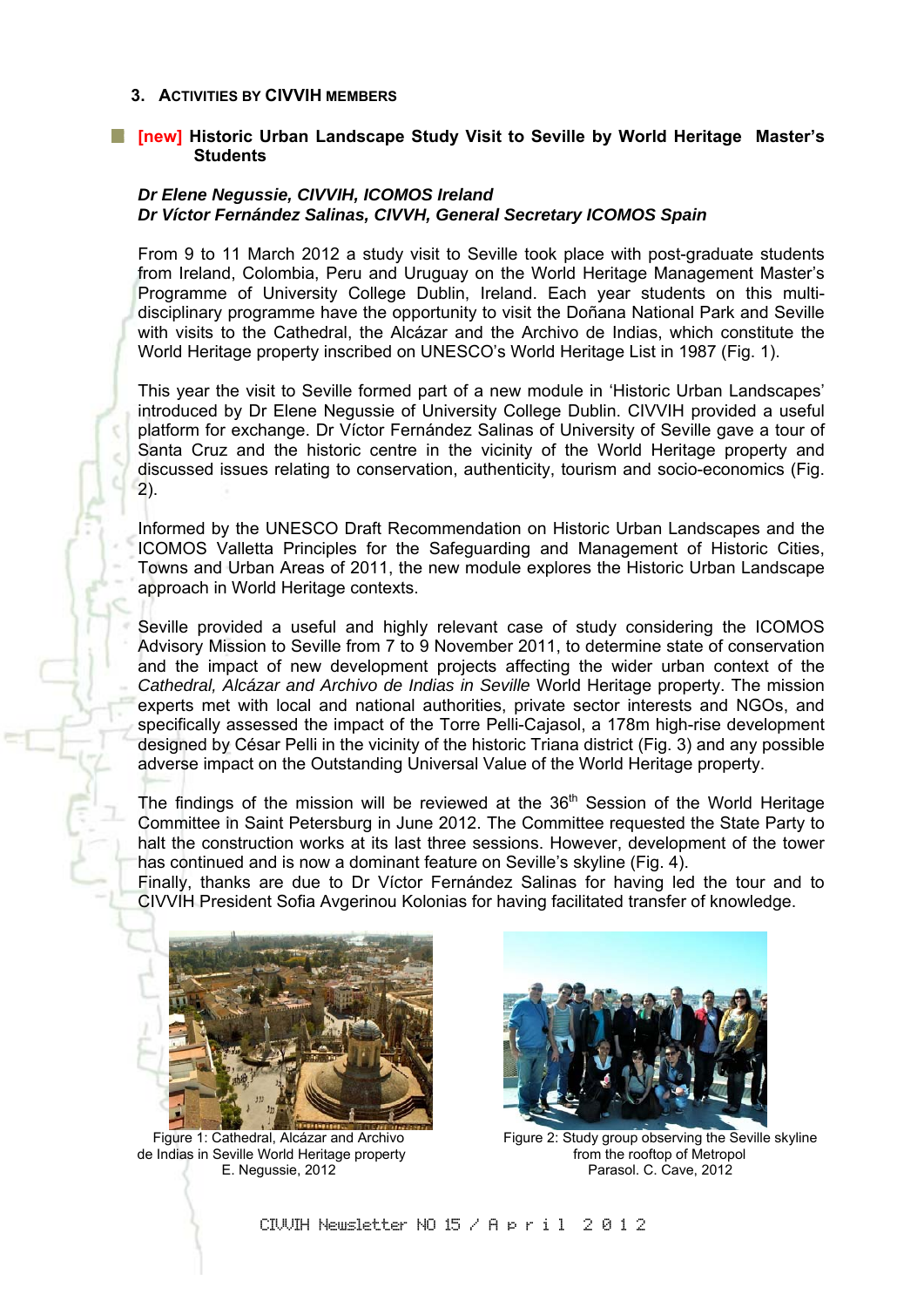

Pelli tower from the historic Triana quarters



Figure 3: View of the half-constructed<br>
elli tower from the historic Triana quarters<br>
of the Guadalguivir E. Negussie, 2012 with Torre del Oro (right) and the Pelli Tower in the distance (left). E. Negussie, 2012

# **[new] Ravello Workshop, ICOMOS Italy – CIVVIH, 23-24 March 2012**

# *"Città storiche e turismo culturale. Città d'arte o città di cultura ?"*

ICOMOS-Italy and the Italian Committee on Historic Cities and Villages, presided by Teresa Coletta, member of the CIVVIH bureau and General Secretary of ICOMOS-Italy, organized on the 23rd and 24th of March a workshop entitled *"Città storiche e turismo culturale. Città d'arte o città di cultura ?Marketing urbano o Turismo culturale ?"* (Historic Cities and Cultural Tourism. Cities or art or cities of culture? Urban marketing or cultural tourism?) The Workshop took place in the Centro Universitario Europeo Per I Beni Culturali at the Villa Rufolo in Ravello.

The seminar's objective was to place in the center of the debate not only the extraordinary potential of cultural goods and activities, but also Italy's urban heritage and exceptional historic urban landscapes, with all their historic and artistic values. We perceived an important discordance between the richness of this urban heritage which is made evident through the complexity of historic cities and the ignorance that local communities show of the specificity of urbanistic richness, just like 'visitors' and tourists who are only oriented towards 'visiting' emerging monuments.

The Workshop highlighted the fact that historic cities are not sufficiently encouraged by appropriate means directed towards the demands of present-day tourism, with all the new promotions offered by the revolution of information and communication in the entire world, as a result of innovations in modern communication technology (the Media, Networks, the Web, Internet, *Applications* etc.…).

The question is what must do the heritage experts for the diffusion of knowledge on the richness of urban heritage? What can one do to understand the stratification and complexity of initial cores in historic cities? What must we do for a 'suitable visit' for tourist circuits on a national and international level? How is cultural tourism organized in historic cities, so that they do not just become part of urban marketing, but so that they can offer cultural tourism?

In this Workshop participated the Ambassador Francesco Caruso, member of the ICOMOS Executive Committee, the President of ICOMOS Italy Maurizio Di Stefano, the Director of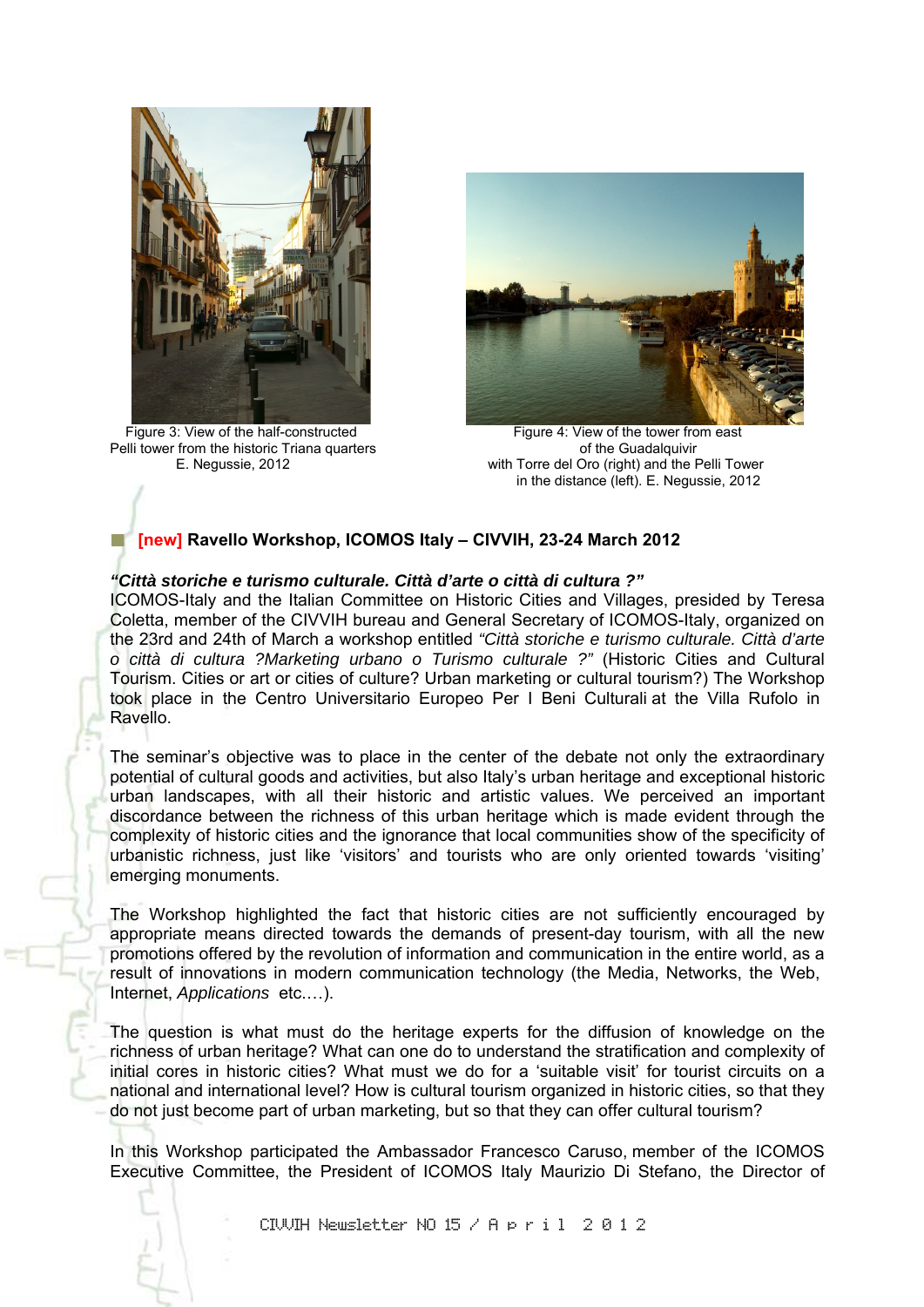ICCROM Stefano De Caro, Professor Teresa Coletta, member of the CIVVIH Bureau and General Secretary of ICOMOS Italy, the President of CIVVIH and member of the ICOMOS Executive Committee Sofia Avgerinou Kolonias, and Professor Nur Akin, member of the CIVVIH bureau, as well as numerous members of ICOMOS Italy. A variety of scientific papers were presented throughout the Workshop, followed by a very interesting debate. A round table, with the participation of all participants worked on the conclusions of the proceedings and produced a 'Proposition Document' which will be published on the website of ICOMOS Italy in April.

#### **Written by Prof. arch.Teresa Colletta**









#### **4. GENERAL ANNOUNCEMENTS**

Villa Rufolo, Ro 23-24 marzo 2012

**[new]** Call for paper 2012 of **Portusplus** (The Call for paper 2012 of Portusplus is consultable on the website of RETE: www.reteonline.org in the section "Portusplus" - "Call for papers" www.reteonline.org). Portusplus is the online-magazine of RETE, the Association for the collaboration between ports and cities, dedicated to the study of themes involving the relationship between port and city and the regeneration of urban waterfronts.

The proposals for papers should be sent to the Scientific Secretariat of Portusplus, following the instructions for submission, before **June 30, 2012.** 

**Fig. [new]** Call for Abstracts and Posters:

 **Tangible Risks, Intangible Opportunities: Long-Term Risk Preparedness and Responses for Threats to Cultural Heritage 2012** Theme: Reducing Risks to Cultural Heritage from Natural and Human-Caused Disasters

**The ICOMOS Advisory Committee, including the Scientific Council, will meet this year from 27 October to 1 November in Beijing, China.**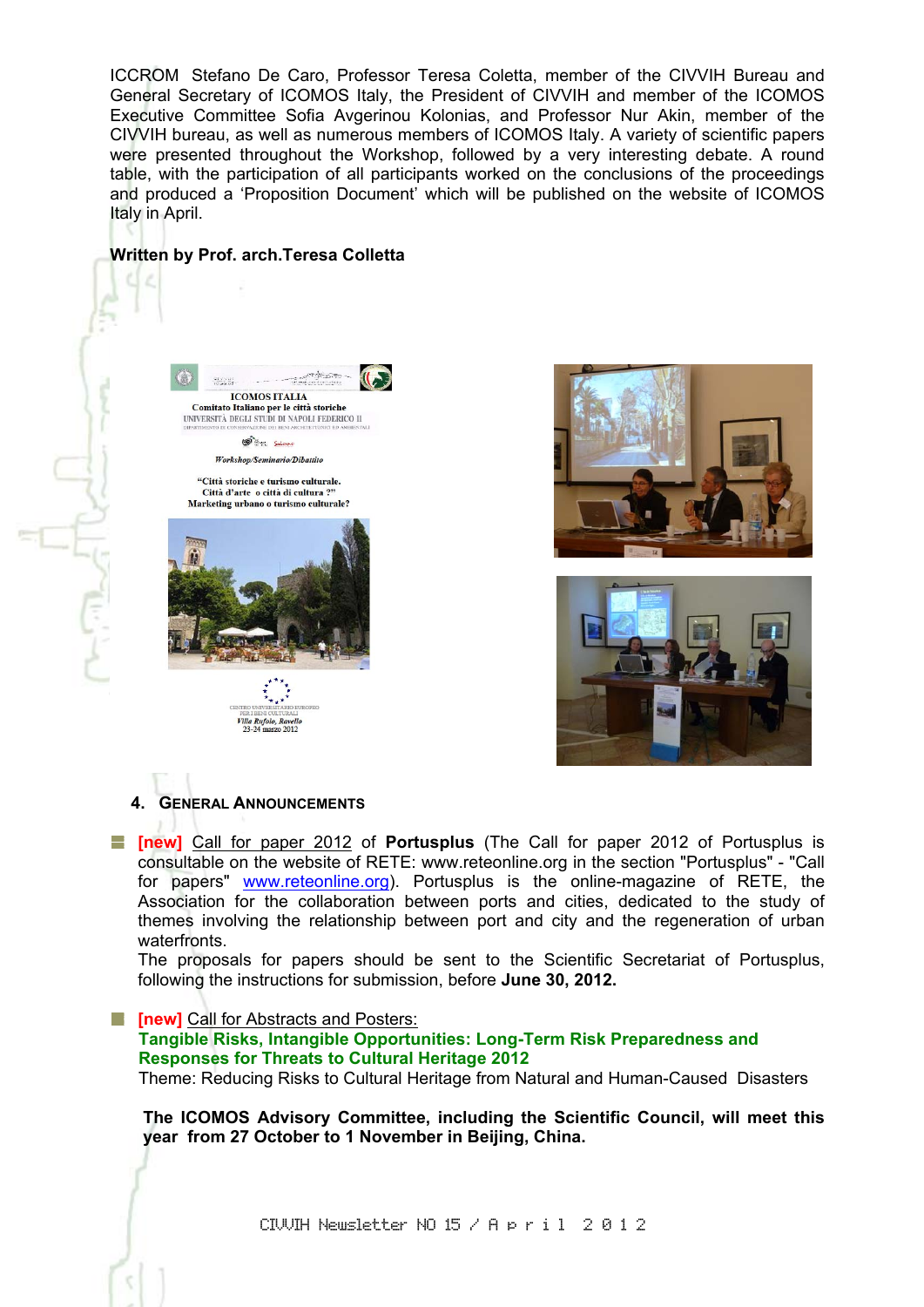Submission of Abstracts:

Abstracts for papers or posters should be a maximum of 250 words in English or French and should be submitted to pamela.jerome@icomos.org **by 30 April 2012** Symposium date: 31 October 2012

Symposium location: Beijing, China (during ICOMOS Scientific Council, Advisory Council, and Executive Committee meetings).

**[new]** Call for papers: *Defence Sites: Heritage and Future 2012.* 1st International Conference on Defence Sites: Heritage and Future, 6 - 8 June, 2012, Portsmouth, UK. The conference aims to raise the knowledge of the scale, design and functions of military, naval and air force sites [For further information and on-line submission: http://www.wessex.ac.uk/12-conferences/defence-sites-heritage-and-future-2012.html].

# **Fig. 5 [new]** Call for Nominations:

43

The World Monuments Fund invites nominations for the *2012 World Monuments Fund/Knoll Modernism Prize*. The Prize will be awarded in fall 2012 to a design professional or firm in recognition of innovative design solutions that preserved or saved a modern landmark at risk. The Prize was established to raise public awareness of the contribution modernism makes to contemporary life, the important place modernism holds in the architectural record, and the influential role that architects and designers play in preserving modern heritage. Projects that enhanced a site's architectural, functional, economic, and environmental sustainability while benefiting the community are encouraged. Nominated projects must have been completed in the last five years. The deadline for nominations is **May 31, 2012**.

[For more detail information visit the World Monuments Fund website: http://www.wmf.org/modernism-prize/call-nominations].

**[new]** Call for papers: The international symposium entitled *"Cultural Encounters in The Ottoman World and Their Artistic Reflections"* will be held in honour of Prof. Dr. Filiz Yenisehirlioglu by the Department of History of Art, Hacettepe University, Turkey.

The aim of the Symposium, which will be held on 14-16 November 2012 in Hacettepe University Beytepe Campus, is to question the cultural encounters within the scope of the Ottoman world and the Ottoman civilization, and to discuss and share the artistic reflections of these encounters. Further aims of the Symposium are to draw attention to the Ottoman cultural heritage from a contemporary standpoint and to bring an integrated perspective to the Ottoman world by considering the issue of cultural transmission within the case of various art forms through diverse scholarly approaches.

Abstracts should not exceed 400 words and be sent via email to: ceoar2012@gmail.com Deadline for the abstracts is **May 15, 2012.**

[For further information: Hacettepe University, Faculty of Letters, Department of History of Art, 06800 Beytepe-Ankara, Turkey, E-mail: ceoar2012@gmail.com].

**[new]** ICOMOS ISCEC Meeting in Malta "Ports as new Magnets for Urban Sustainable Development", May 24-25, 2012.

[For further information the website is availiable : http://portsmagnets2012.altervista.org/ or portsmagnets2012.com

email: portsmagnets2012@libero.it].

# **Other E-Newsletters we recommend to visit:**

**Australia ICOMOS** E-Mail News available online at http://australia.icomos.org/category/enews/ - new issue: http://australia.icomos.org/e-news/australia-icomos-e-mail-news-no-494/

**Newsletter of the ICOMOS International Scientific Committee of Vernacular Architecture** (CIAV) available at http://ciav.icomos.org/